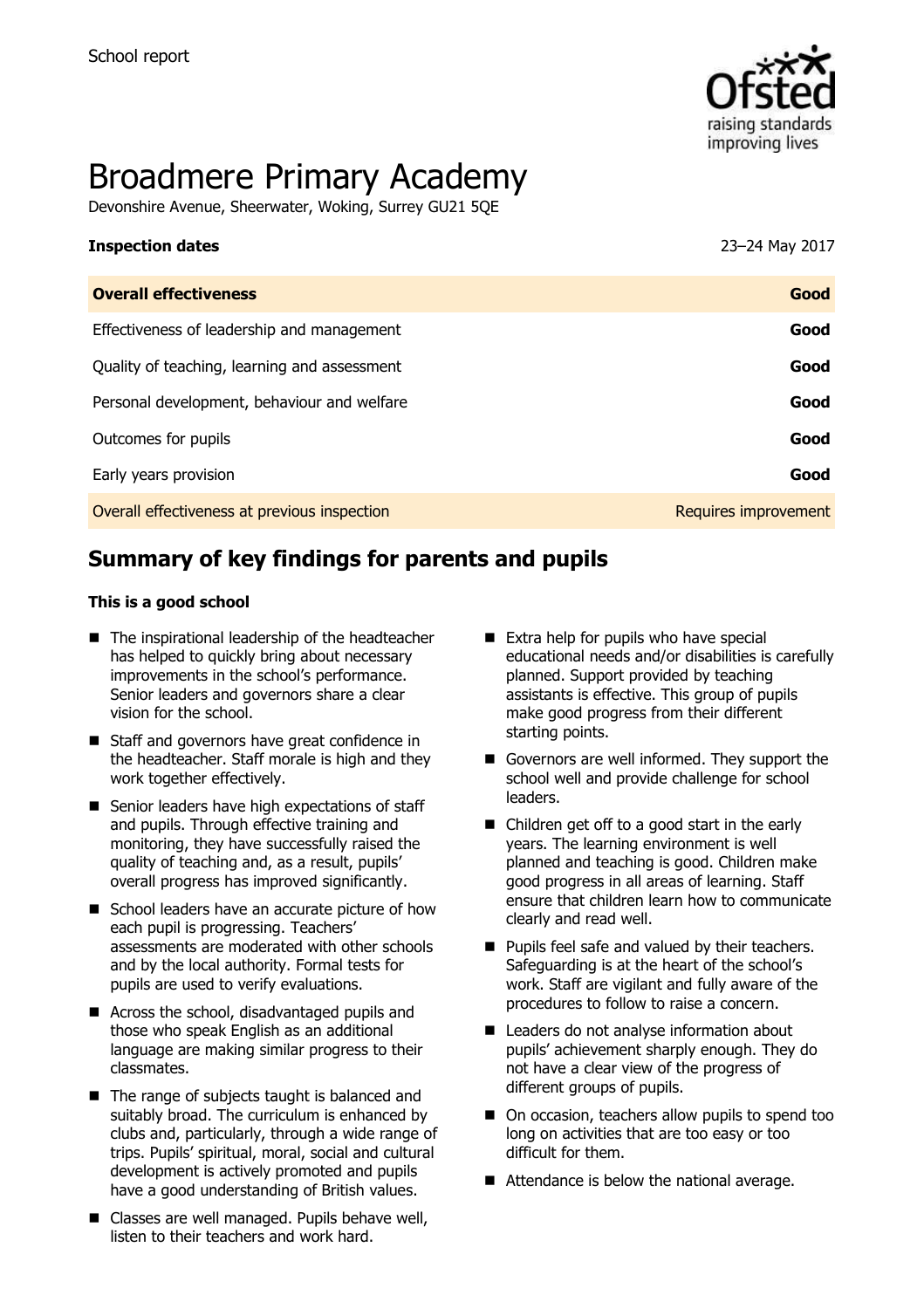

# **Full report**

# **What does the school need to do to improve further?**

- Improve leadership and management by analysing information about pupils' achievement more carefully to show the impact of leaders' actions on the progress of different groups of pupils.
- $\blacksquare$  Improve the quality of teaching by ensuring that teachers do not allow pupils to spend too long on work they have already mastered, or on work that is too difficult, before moving them on to more appropriately challenging activities.
- **Increase the proportion of pupils who attend the school regularly so that overall** attendance is at least in line with the national average.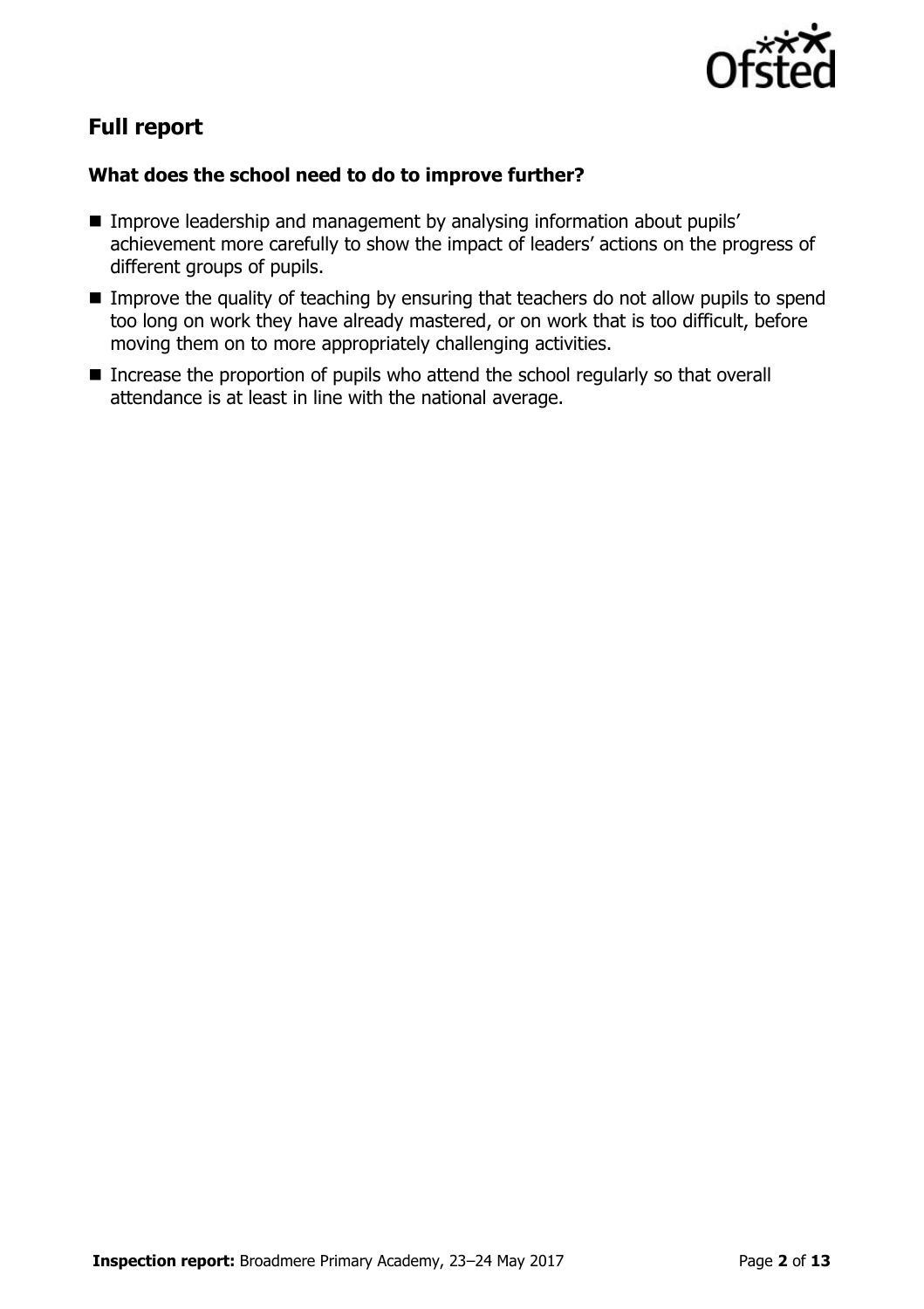

# **Inspection judgements**

#### **Effectiveness of leadership and management Good**

- Senior leaders have an accurate picture of the school's current performance, its strengths and the areas that need further improvement. Leaders, together with governors, share an ambitious vision for the school and a determination to continue to improve the school's work.
- The headteacher responded promptly to address the findings from the previous inspection successfully. For example, rigorous monitoring, targeted training and changes in staffing have tackled weaker teaching effectively and the well-planned use of resources has transformed the early years environment. The headteacher has inspired confidence in staff. They are positive, work well together and their morale is high.
- The headteacher has embraced, and values, the support provided by the local authority and a local outstanding school. Input from these sources has sharpened leadership and management skills and led to clear and consistent expectations. Teachers and teaching assistants receive relevant training to develop their skills, for example in effective planning. Teachers from different schools have worked together to study the impact of their work. One outcome is better provision for the most able pupils. Subject leaders, most of whom are relatively new to their posts, have also benefited from training and support from leaders of other local schools.
- There has been a relentless drive to improve the quality of teaching. Senior leaders rigorously check the quality of teaching. They gather a wide range of supporting evidence, including pupils' progress, to ensure an accurate evaluation of each teacher's performance. Teachers are accountable for the achievement of their pupils and are set challenging outcome targets for them. 'Non-negotiables' have been established within the expectations of teachers' work. As a consequence, teaching continues to improve.
- The school provides a suitably broad curriculum with an appropriate emphasis on English and mathematics. Improvements have been made to ensure that the new national curriculum is closely followed. Other subjects are mostly grouped together into well-designed topics which give pupils further opportunities to apply and practise their skills in mathematics and, particularly, in writing. The curriculum is further enhanced by a wide range of well-attended clubs and a large number of educational visits and visitors. Trips are planned to extend pupils' experience, particularly to overcome the limited range of activities experienced by many disadvantaged pupils. For example, pupils in Years 5 and 6 spoke enthusiastically about what they had learned from visits to museums, theatres, zoos and gardens.
- There is strong leadership of the provision for pupils who have special educational needs and/or disabilities. Pupils' individual needs are identified at an early stage and additional, effective support is provided. Leaders check that ongoing support is having the required impact on pupils' progress.
- The pupil premium funding to support disadvantaged pupils is used well. Where necessary, appropriate extra help is planned to ensure that barriers to learning are overcome. As a result, the progress of disadvantaged pupils has improved. They are reaching similar standards to their classmates, but are not yet achieving as well as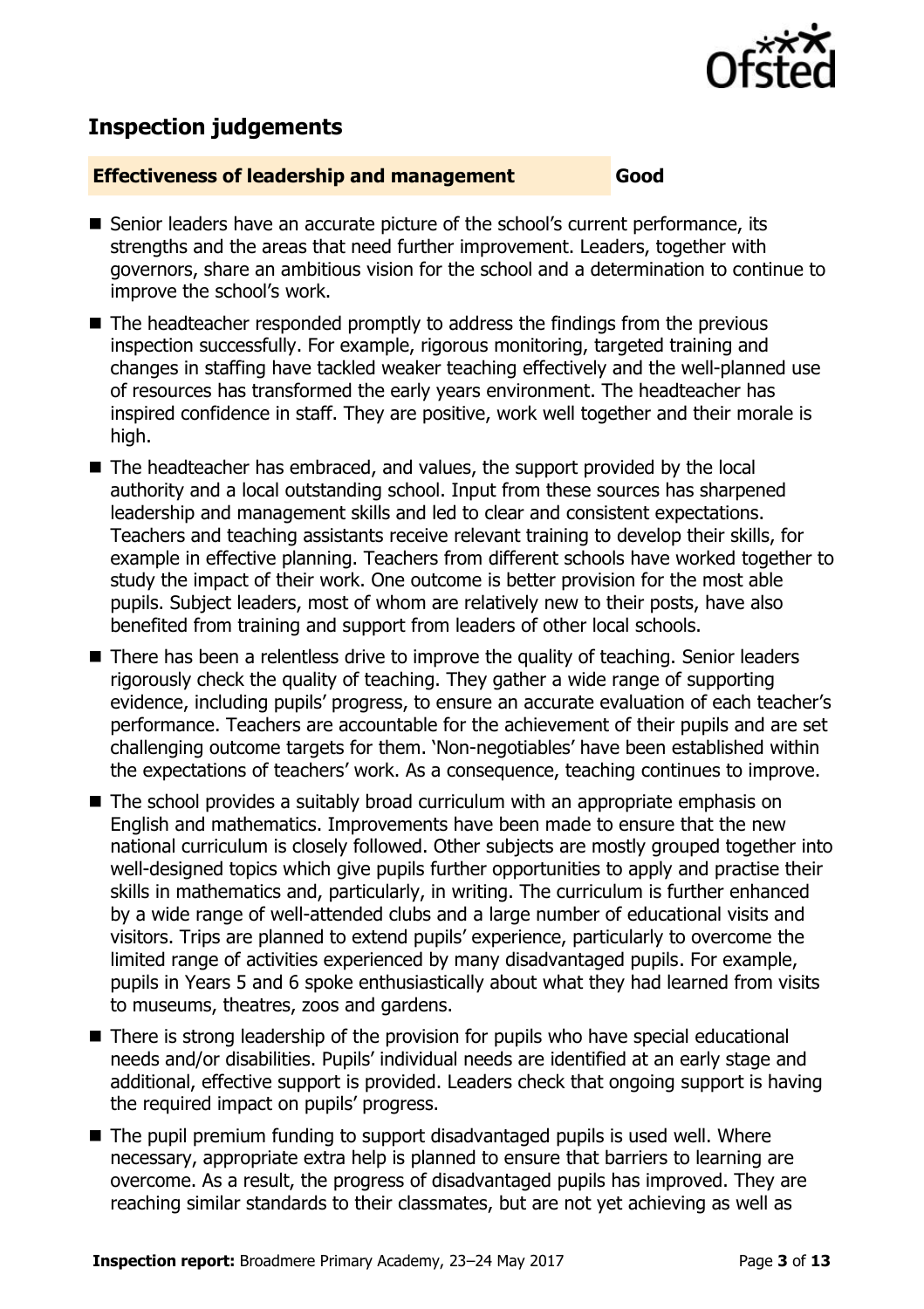

other pupils nationally.

- The primary sports funding is spent effectively to promote the participation of more pupils in sport. External sports specialists have improved pupils' sporting skills and the quality of teachers' coaching. Pupils enjoy a wide range of sports and a good number of sports clubs, competitions and tournaments. Clubs are popular and well attended. Also, the sports coaches join pupils at midday playtime and effectively encourage them to be more active. Several pupils explained how they are developing strong skills in several activities, such as cricket, football and gymnastics.
- The school promotes pupils' spiritual, moral, social and cultural development well through assemblies and lessons, and in the way the staff interact with one another and with pupils. There is a strong focus on British values and the school's values. For example, a pupil in Year 6 explained that courage, the 'value' for May, is needed to stand up for what is right. Another pupil said that democracy was practised during elections for the school's parliament. As a consequence, the school is a calm, friendly and purposeful place.
- Staff are committed to equality of opportunity and will not tolerate discrimination in any form. For example, they will not accept any disrespectful language they hear. Leaders recognise that disadvantaged pupils need to have a wide range of experiences at school. Staff cope well with the relatively high numbers of pupils who join the school part way through the year, and ensure that they are quickly brought up to speed.
- Leaders work hard to engage with parents. For example, they provide regular workshops to explain the methods and approaches teachers use in class, to help parents support their children at home, for example in the teaching of phonics. During the inspection, a workshop on making healthy packed lunches for school was well attended. Parents spoken to reported that the school was welcoming, listened to their concerns and provided them with good information about its work. The Early Bird Club meets the expressed needs of some parents to be able to drop off their children before school starts.
- Teachers and leaders follow pupils' progress in each subject closely. The accuracy of teachers' evaluation of pupils' work is verified through formal tests and moderation activities with other schools, and is checked by the local authority. At regular meetings to scrutinise pupils' performance, all pupils in danger of falling behind are identified and effective extra support is planned for them. However, information about pupils' progress is not analysed well enough, so that the achievement of different groups of pupils cannot be readily compared.

#### **Governance of the school**

- Governors speak passionately about their school. They have every confidence in the leadership of the headteacher. They are involved in evaluating the school's performance and producing a plan for improvement. They are investigating the merits of joining different multi-academy trusts so that effective support can be readily tapped into.
- Governors receive full and up-to-date reports from the headteacher and understand that the school is doing well. They record visits they make to the school to check planned actions are taking place.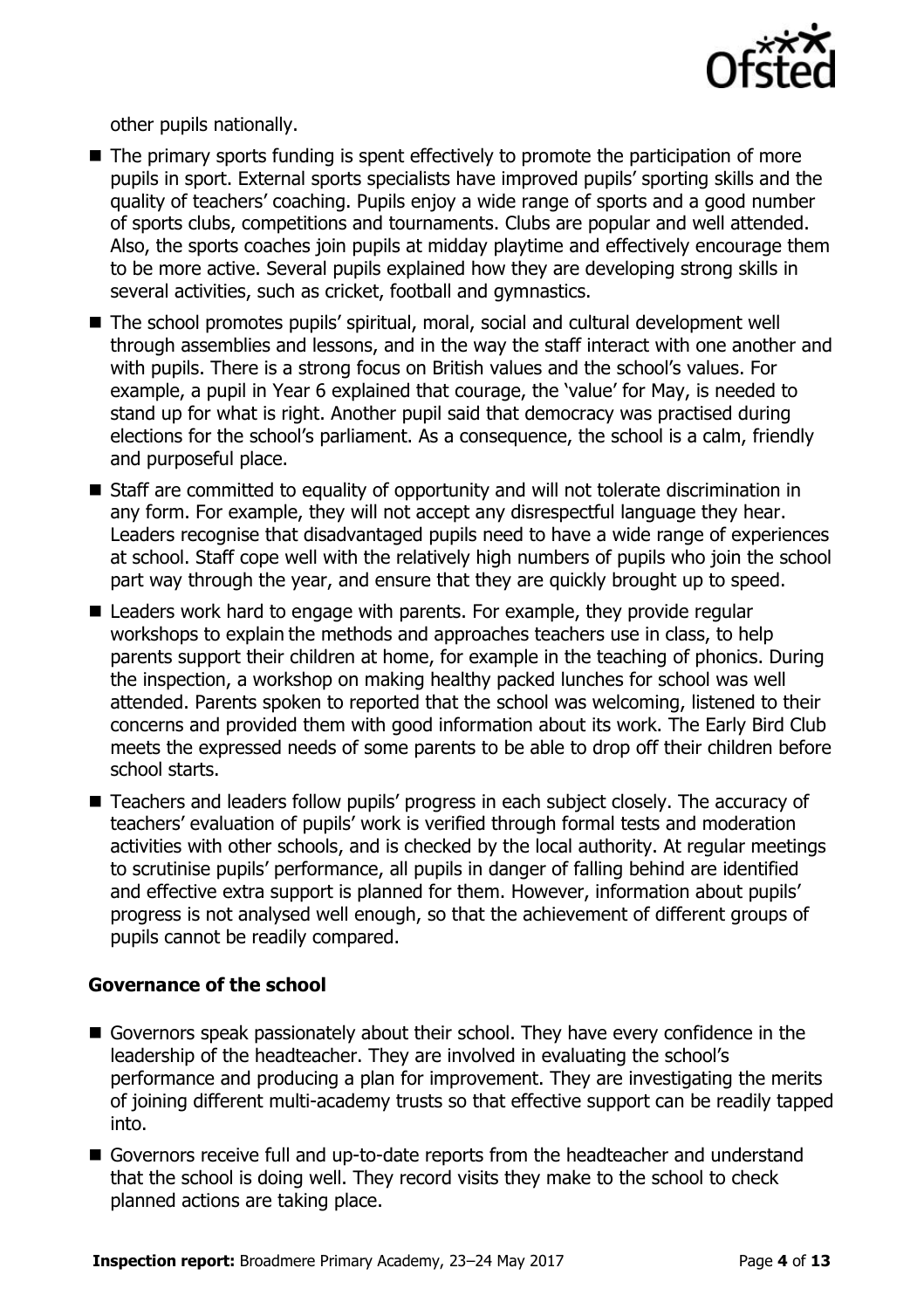

- The governing body has audited the range of skills it possesses. Governors have identified, and are following up on, their own training needs to enhance their effectiveness in challenging and supporting the school.
- Governors ensure that teachers are appropriately rewarded for their work. Pay awards are closely linked to pupils' progress. Governors understand that, due to the commitment of senior leaders, teaching and pupils' progress are improving.
- The governing body makes checks to ensure that the spending of the school's finances gives value for money. For example, additional funding to support disadvantaged pupils and to promote greater physical activity for pupils is used well.

## **Safeguarding**

- The arrangements for safeguarding are effective.
- Safeguarding is at the centre of the school's work. Staff consider the welfare of pupils to be of the utmost importance. Regular, appropriate training and updates ensure that all staff remain vigilant for possible concerns. The well-organised, comprehensive single central register usefully includes such things as records of training that staff and governors have attended.
- Records of safeguarding concerns are stored securely. Designated safeguarding leads liaise closely with local social services to ensure that appropriate action is taken to support vulnerable pupils. There are good links with parents, particularly through the home-school link worker, to check on potential issues. As a consequence, pupils are kept safe.

## **Quality of teaching, learning and assessment Good**

- The successful and continuing programme of training for teachers and teaching assistants has ensured that teaching and learning across the school are good. Teachers have raised their expectations of pupils' behaviour and of the standard of work they can produce.
- Teachers have secure subject knowledge, so they can plan effective activities to engage and stretch pupils. They work well with teaching assistants, ensuring that the extra help planned for individuals is effective and its impact is recorded. Teaching assistants have a considerable positive impact on pupils' learning, especially those who are disadvantaged, speak English as an additional language or have special educational needs and/or disabilities.
- Writing and mathematics are taught consistently well. Teachers introduce writing activities in ways that stimulate pupils' imaginations, such as displaying artwork to promote interest or curiosity. As a result, pupils say that they enjoy writing and they produce a good volume of work. In mathematics, teachers develop pupils' fluency well and plan activities to challenge pupils' reasoning. A sequence of activities, including activities that involve concrete objects, is carefully planned to ensure that pupils learn how to use formal methods of calculation accurately.
- Reading and phonics are taught well. Teachers promote regular reading successfully. For example, there are new, high-quality texts available and pupils have good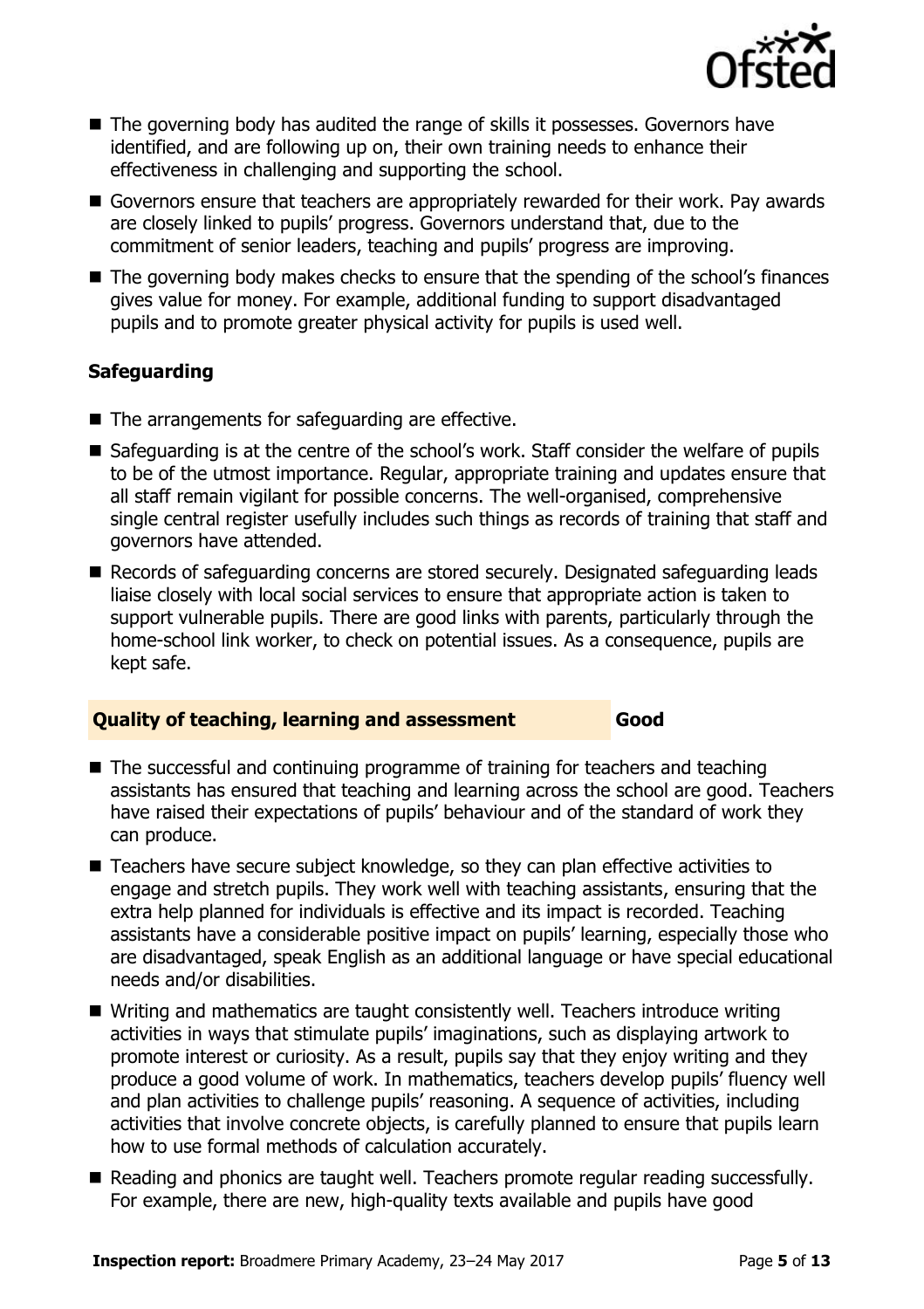

opportunities in class to read for pleasure. Leaders have refurbished the school library so that it is a comfortable and welcoming place, with a well-thought-out range of books. It is open to parents and, together with reading workshops, it encourages parents to get involved with their children's reading.

- Other subjects, including science, are well covered in topic lessons. For example, pupils have opportunities for a good amount of practical work in science. They learn how to plan investigations and they visit such places as the science museum and Wisley Gardens. Work seen in a small sample of pupils' topic books showed that they were working at around the age-related expectations.
- Generally, teachers' questioning, a focus of recent training, is skilful and matched to pupils' abilities. Teachers give pupils time to think and often stretch their thinking through follow-up questions. Only occasionally does questioning add little to understanding.
- Teachers make learning fun. They get on well with pupils and manage their groups well. Classrooms are calm and respectful places. Displays support learning well. They include helpful information and examples of pupils' work and promote greater independence in learning for pupils. Teachers assess pupils' work accurately. They usually provide guidance on how pupils can do better and, in the main, pupils respond appropriately and their work improves.
- Overall, planning is consistent. Teachers make good use of pupils' earlier learning to plan activities that will move pupils on swiftly. Often, extra support is provided, such as writing templates, to help identified pupils. However, within lessons, teachers sometimes fail to check how well pupils are doing so that some pupils spend too long on work that is too easy or that they have already mastered, or they struggle with activities they do not really understand.

#### **Personal development, behaviour and welfare Good**

#### **Personal development and welfare**

- The school's work to promote pupils' personal development and welfare is good.
- $\blacksquare$  Pupils are proud of their school and speak warmly about it. They have positive attitudes to learning and present their work well. They like their teachers and say that lessons are usually fun.
- **Pupils develop confidence in the warm and safe atmosphere of the school and expand** their vocabularies well. For example, Year 6 pupils spoke assuredly and articulately in front of the class when explaining their ideas. Pupils are happy to talk about their work and how well they are doing.
- **Pupils show respect and consideration for one another. The school's ethos and the** discussions and activities about British values and the school's values strongly promote harmony in the school.
- A good range of responsibilities are available for pupils to take on. Year 6 pupils spoke about supporting younger pupils with their reading or organising games. Pupils help as assembly monitors, house captains or members of the school's parliament.
- **Pupils have learned how to stay safe and healthy. They know about balanced diets and**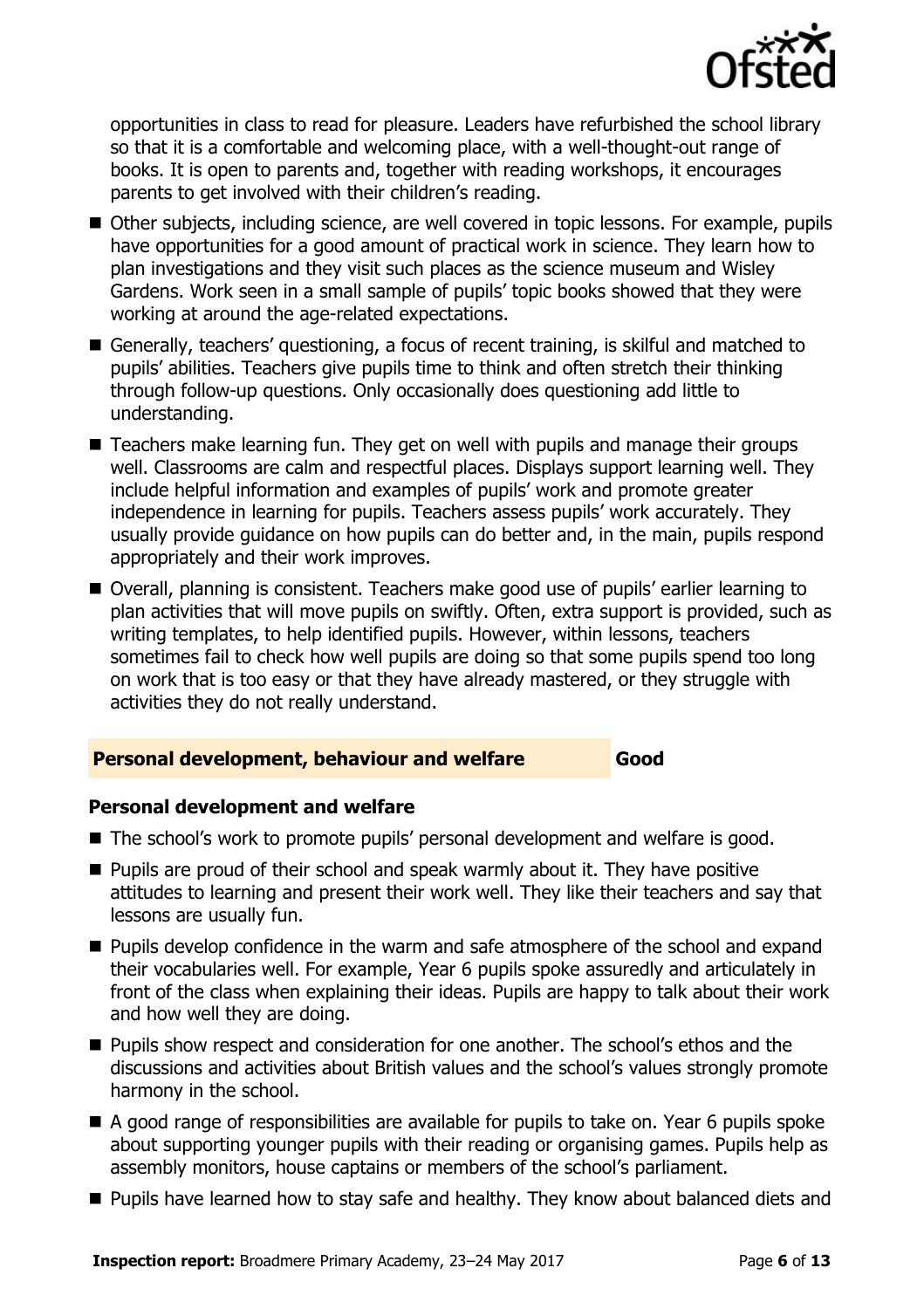

the need for regular exercise. They have a clear understanding of how to stay safe when using the internet or crossing the road. They remember safety points learned from visiting fire officers.

- Staff ensure that pupils are kept safe. The school's site is secure and pupils are well supervised at all times.
- **Pupils know what bullying is and the different forms it can take, such as cyber bullying.** They know what to do if they see or experience bullying. Pupils report that incidents of bullying are uncommon. They have confidence in their teachers to sort things out fairly. They mentioned that, occasionally, name-calling occurs that teachers do not hear. They know teachers would not tolerate it.

## **Behaviour**

- The behaviour of pupils is good.
- **Pupils are polite and conduct themselves well. They greet visitors in a friendly manner** and play together happily. They know the school's rules and how they are expected to behave.
- School records showed that there were few incidents of more serious misbehaviour and these were handled effectively. Teachers and teaching assistants are sensitive and effective in the way they manage the behaviour of the very few pupils who have difficulties in controlling their own behaviour. Occasionally, in class, when activities go on for too long or become a little dull, a few pupils can fidget and lose concentration.
- **Pupils are considerate of others. They conduct themselves well as they move around** the school.
- The school works hard to promote high attendance. However, it dipped below the national average in 2016. Currently, attendance for the year so far is still below average, but it is rising. Attendance for the week before the inspection was above average.

## **Outcomes for pupils Good Good**

- The school's information about assessment and the standard of work seen in pupils' books show that current pupils in all year groups are making good progress from their starting points in reading, writing and mathematics. As a result, standards in these subjects are rising and are broadly average.
- The most able pupils are suitably challenged, particularly in reading, writing and mathematics, and are making good progress. Pupils who speak English as an additional language, a large proportion of the school population, are making at least similar progress to their classmates. The focused and effective support they are given as soon as they start enables this group of pupils to quickly gain access to learning and be able to communicate effectively. Disadvantaged pupils, including those who are most able, are also making similar progress to their peers and catching up with others nationally.
- Activities and extra support for pupils who have special educational needs and/or disabilities are carefully planned to meet their individual learning needs. As a consequence, these pupils are making similar progress to others with the same starting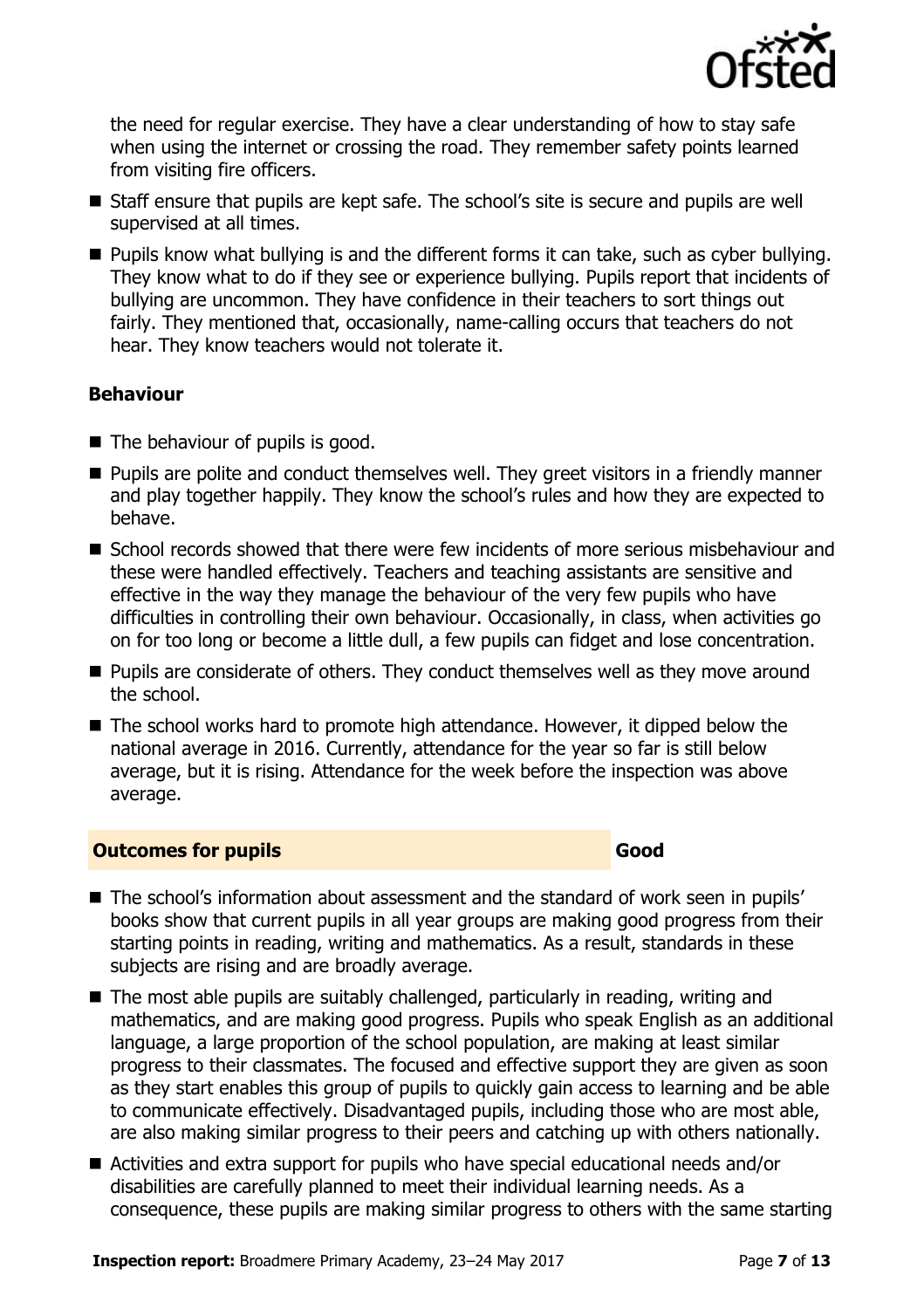

points.

- **Pupils are developing their writing skills well. They have good opportunities to write for** different purposes and at length. They use grammar and punctuation carefully and their writing becomes increasingly interesting as they move up the school. The standard of pupils' handwriting is high and their books are well presented.
- As they move up the school, pupils become more fluent in mathematics. They develop a good understanding of calculation and move smoothly on to using formal methods. All pupils have good opportunities to develop their reasoning ability, for example in problem-solving. Last year, most pupils in Year 2 reached the expected standard in mathematics. Pupils in Year 6 did less well, making a lower-than-average rate of progress, mainly due to the impact of a very small number of underperforming pupils.
- **Pupils enjoy reading. They enjoy the range of books available and read regularly in** school, with most reading regularly at home as well. Year 2 pupils demonstrated typical comprehension skills for their age and strong phonics skills to decipher unfamiliar words. This showed that the dip in performance of Year 1 pupils in last year's phonics screening check has been successfully addressed. Current Year 1 pupils are doing much better, with a proportion similar to the national average working at the expected standard.

## **Early years provision Good Good**

- The early years is well led and managed and teachers are confident and enthusiastic. Children get off to a good start in the early years. They settle in quickly and learn to get along with each other and to do things for themselves. A group of children in Reception worked in harmony to build the walls of a house. They discussed the best way to arrange the bricks and shared roles fairly.
- Teaching is consistently strong in Reception and Nursery and is appropriately challenging for children of all abilities. Children are making strong progress in all areas of learning and are well prepared to move into Year 1. Over the past three years, the proportion of children reaching a good level of development by the end of early years has been steadily rising and last year was above average.
- There is a sharp focus on developing language skills. Children who speak English as an additional language are supported well to acquire the necessary speaking and reading skills quickly. Much of the pupil premium is used to fund extra adult support. Teaching assistants provide effective additional help for identified children, and disadvantaged children are making good progress.
- **Phonics teaching is effective. Teachers demonstrate accurately how to produce the** correct sounds. They use a range of fun tasks that are matched to the different abilities of children so that children develop phonics skills quickly. Children receive individual attention to help them to improve. Teachers take every opportunity to get children to practise making the correct sounds. For example, Nursery children were reminded of, and copied, letter sounds as they were singing a song when tidying up.
- Children behave well and quickly learn school routines. They are attentive and listen to their teachers. Children soon learn to persevere with chosen activities. Often, adults engage in conversation with them to stretch their thinking and develop their language skills. Two children were seen engrossed in collecting and identifying 'minibeasts'.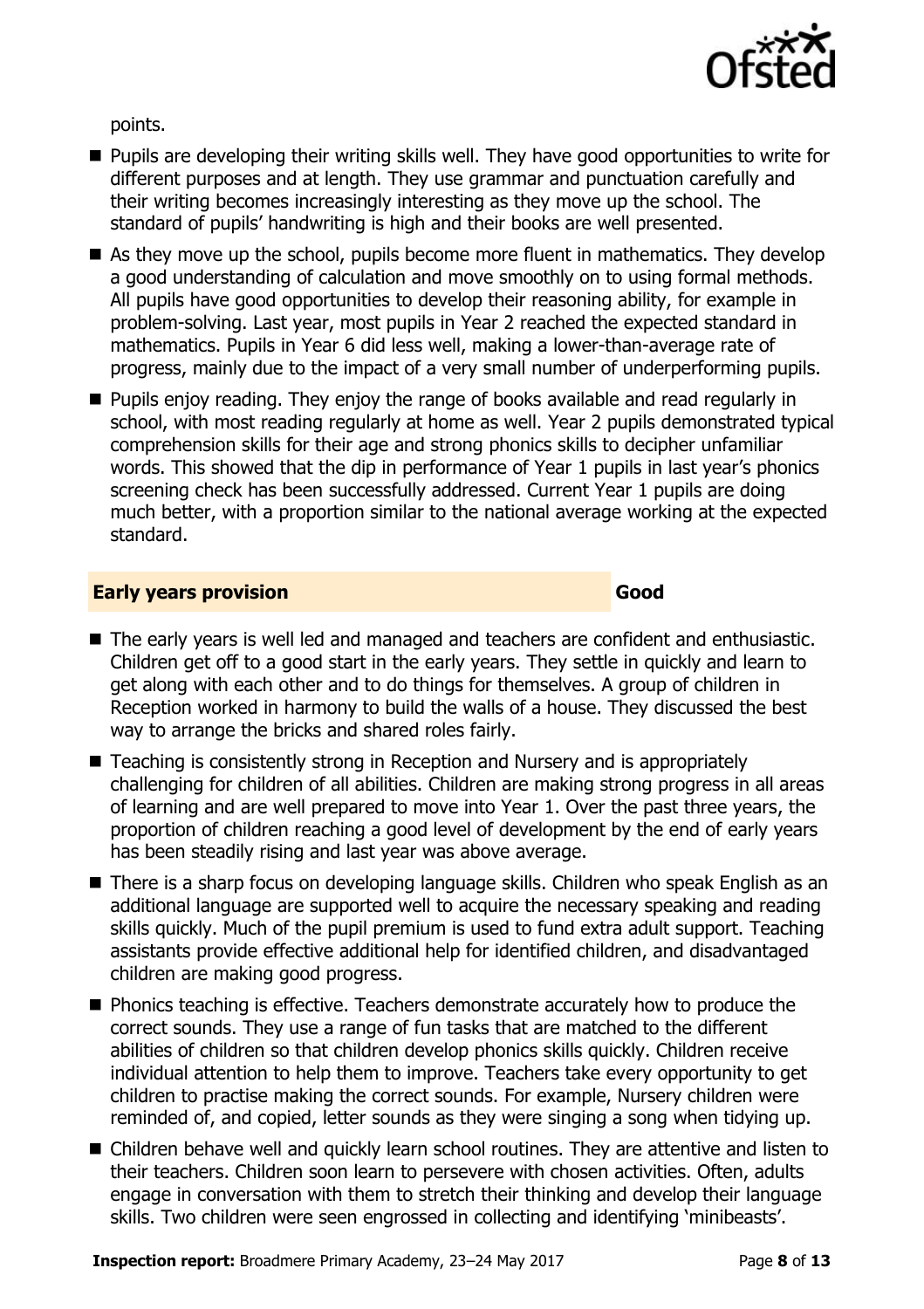

Skilful questioning by an adult got them thinking about simple classification. Adults record key developments in children's learning and use these to plan the next activities so that children make good progress.

- Leaders have transformed the outside area, using ideas from the children themselves. It is a highly engaging space that delights the children. There are close links to all areas of learning. Children particularly enjoy the artificially turfed mound, mud kitchen and slide. The inside area has a wide range of activities and displays, particularly about word and number, that provide children with rich and varied experiences.
- Safeguarding is effective. All adults have the welfare of children at the heart of their work. The early years team has created a friendly, welcoming atmosphere where children are safe. They ensure that children are very well cared for and valued.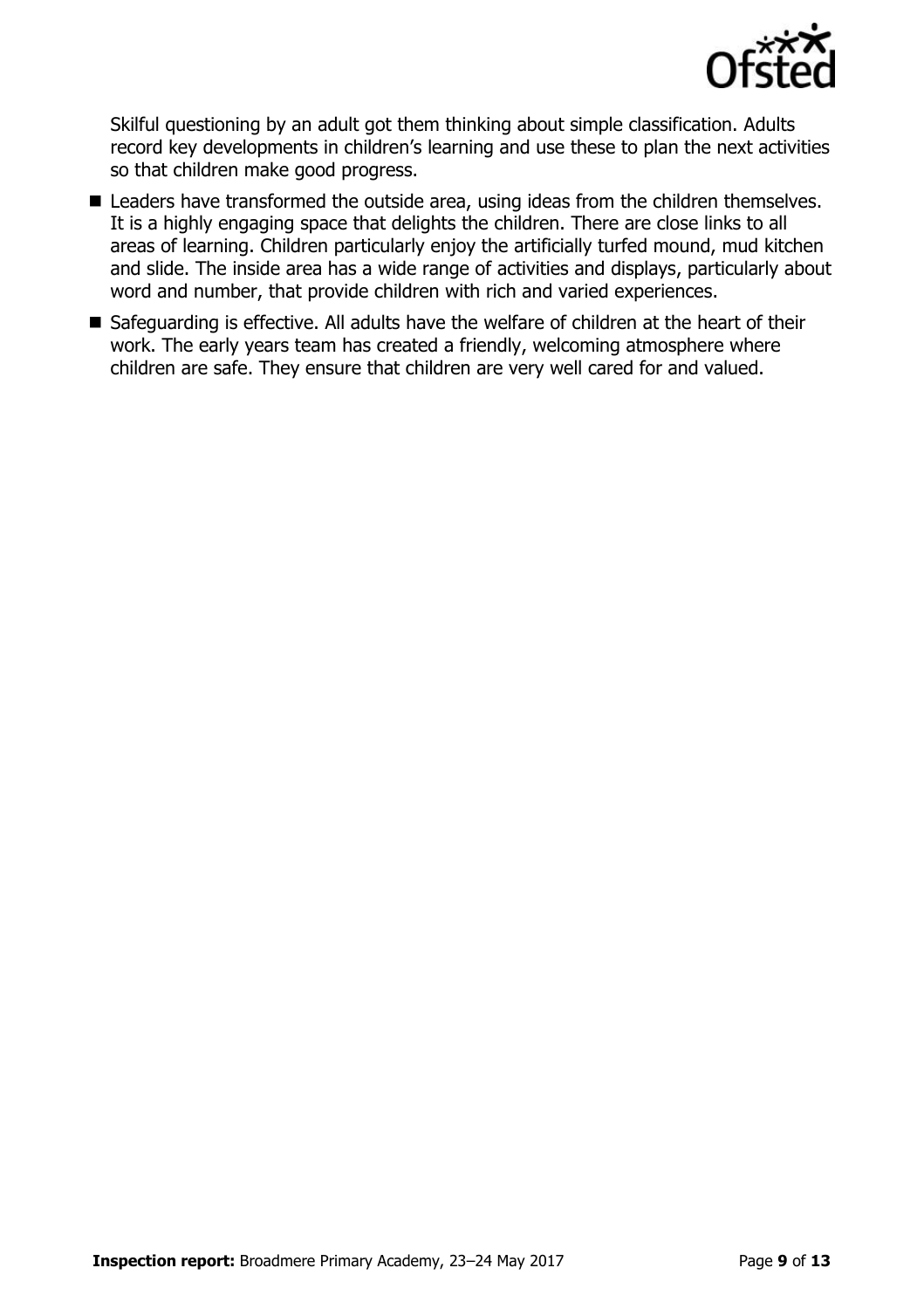

# **School details**

| Unique reference number | 139479   |
|-------------------------|----------|
| Local authority         | Surrey   |
| Inspection number       | 10024523 |

This inspection of the school was carried out under section 5 of the Education Act 2005.

| Type of school                      | Primary                      |
|-------------------------------------|------------------------------|
| School category                     | Academy converter            |
| Age range of pupils                 | $2$ to $11$                  |
| <b>Gender of pupils</b>             | Mixed                        |
| Number of pupils on the school roll | 285                          |
| Appropriate authority               | The governing body           |
| Chair                               | Maciej Korzeniowski          |
| <b>Headteacher</b>                  | Judy Hall                    |
| Telephone number                    | 01932 343 747                |
| Website                             | www.broadmere.surrey.sch.uk  |
| <b>Email address</b>                | head@broadmere.surrey.sch.uk |
| Date of previous inspection         | 11 February 2015             |

## **Information about this school**

- The school is slightly larger than the average primary school. There are two part-time Nursery classes and two full-time Reception classes. The Nursery has provision for twoyear-olds. In addition, there is one class for each year group up to Year 6, except for Years 2 and 5, which have two classes.
- Broadmere Primary Academy, together with New Monument Primary Academy, forms a multi-academy trust called the Broadmere & New Monument Multi Academy Trust. The headteacher leads and manages both schools. The local authority has brokered the services of external consultants to support teaching, leadership and management.
- Most pupils are from minority ethnic backgrounds and most of these are of Pakistani heritage. Over three quarters of pupils speak English as an additional language.
- The proportion of pupils who have special educational needs and/or disabilities is around the national average.
- The proportion of pupils with a statement of special educational needs or an education, health and care plan is around the national average.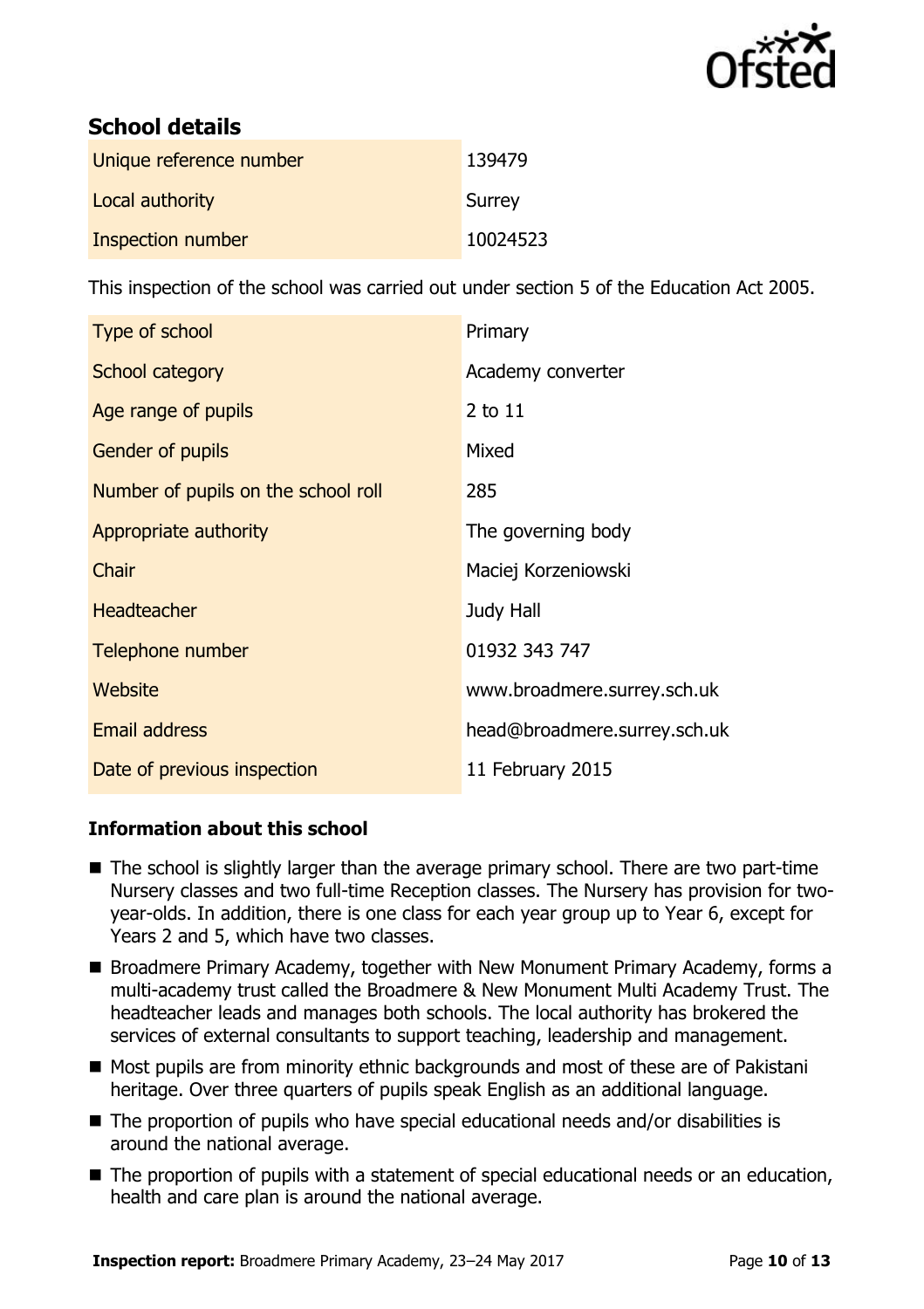

- The proportion of pupils known to be eligible for the pupil premium is above average.
- In 2016, the school met the government's floor targets that set the minimum expectations for pupils' attainment and progress in reading, writing and mathematics by the end of Year 6.
- The school meets requirements on the publication of specified information on its website.
- The school complies with Department for Education guidance on what academies should publish.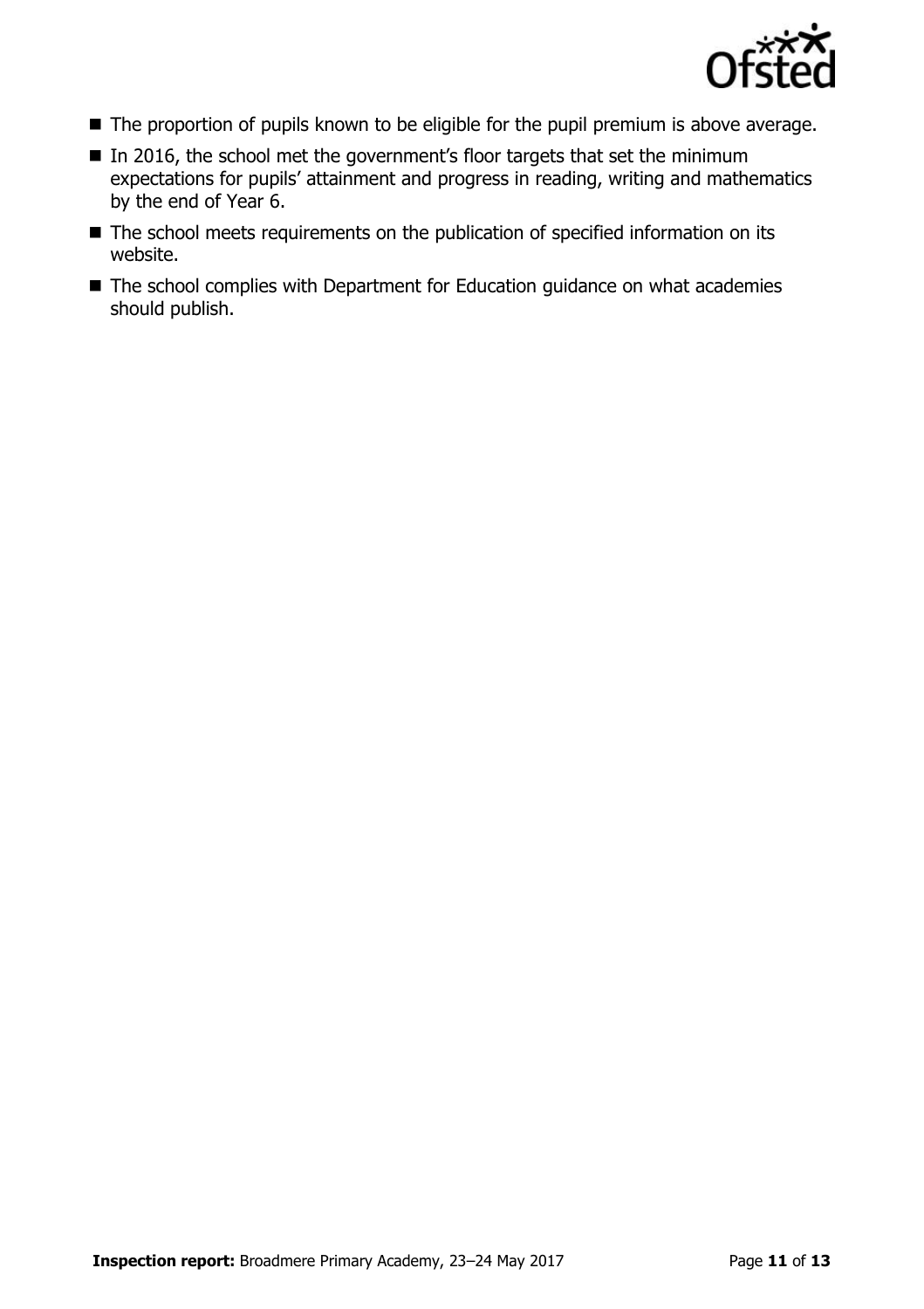

# **Information about this inspection**

- Inspectors met with school staff, including the headteacher, other senior leaders and staff in charge of aspects of the school's work. Inspectors spoke with parents at the start and end of the school day and with parents attending a workshop. Inspectors met a group of five governors, including the vice-chair of the governing body, a representative of the local authority and an external adviser brokered by the local authority.
- Inspectors carried out observations of learning, some of which were undertaken with the headteacher or the deputy headteacher. Inspectors looked at samples of pupils' work in books, across all year groups and most subjects.
- **Inspectors spoke with two groups of pupils during formal meetings, and informally with** pupils during lessons and breaktimes.
- A range of documentation was considered, including the school development plan, selfevaluation report, records of monitoring of teaching and learning and information about pupils' attainment, progress, attendance and behaviour. Inspectors scrutinised records concerning safeguarding, and toured the school site.
- Inspectors analysed 14 responses and nine written comments submitted to the Ofsted online questionnaire, Parent View, during the inspection. They also considered the 32 responses to Ofsted's staff questionnaire.

#### **Inspection team**

| James McVeigh, lead inspector | Ofsted Inspector |
|-------------------------------|------------------|
| Penelope Orme                 | Ofsted Inspector |
| <b>Stuart Cateridge</b>       | Ofsted Inspector |